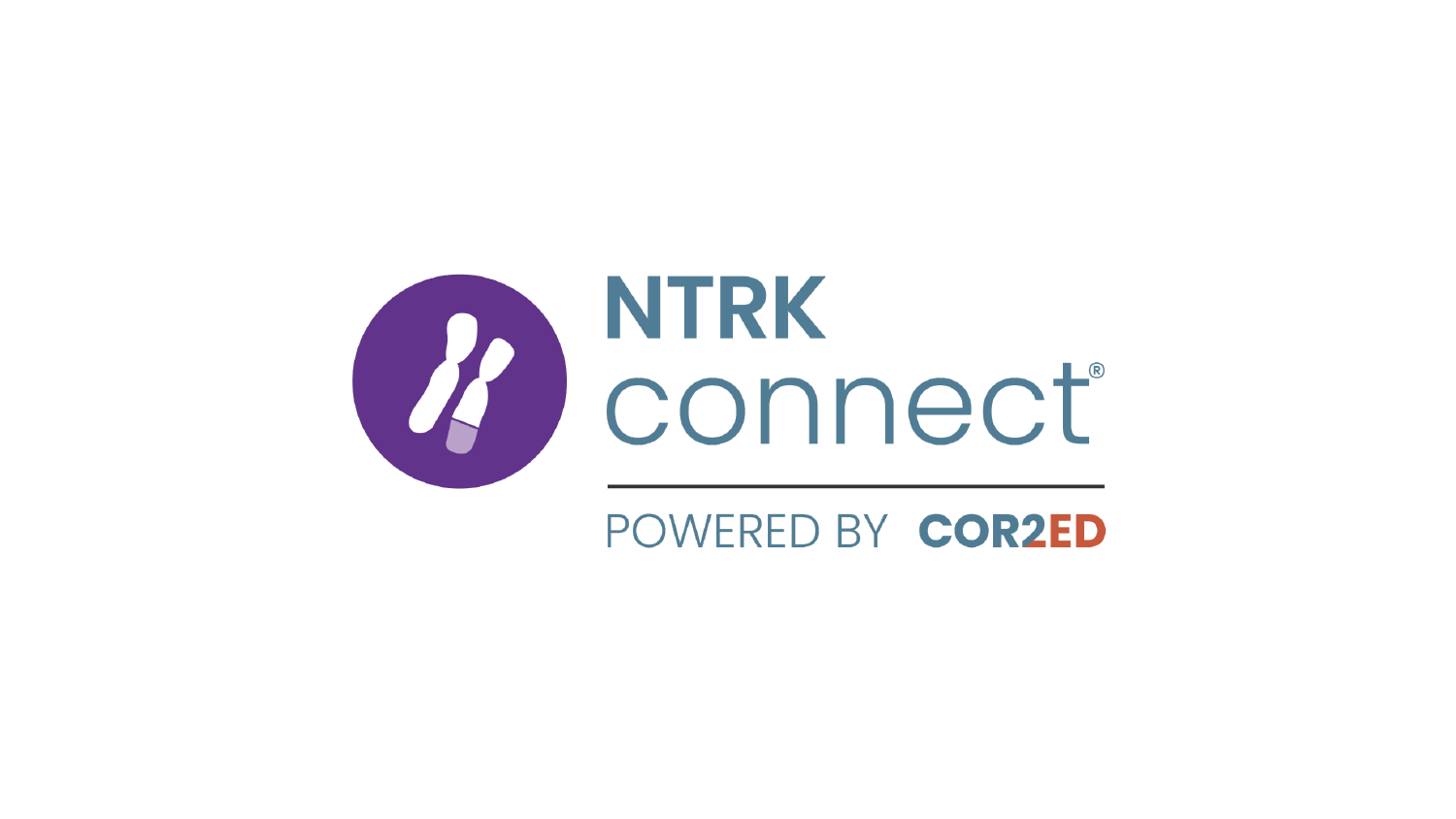# **TRK FUSION-POSITIVE CANCER HIGHLIGHTS FROM ASCO 2022**

## **Prof. David S. Hong Medical Oncologist MD Anderson Cancer Center, Houston, TX, USA**

**JUNE 2022**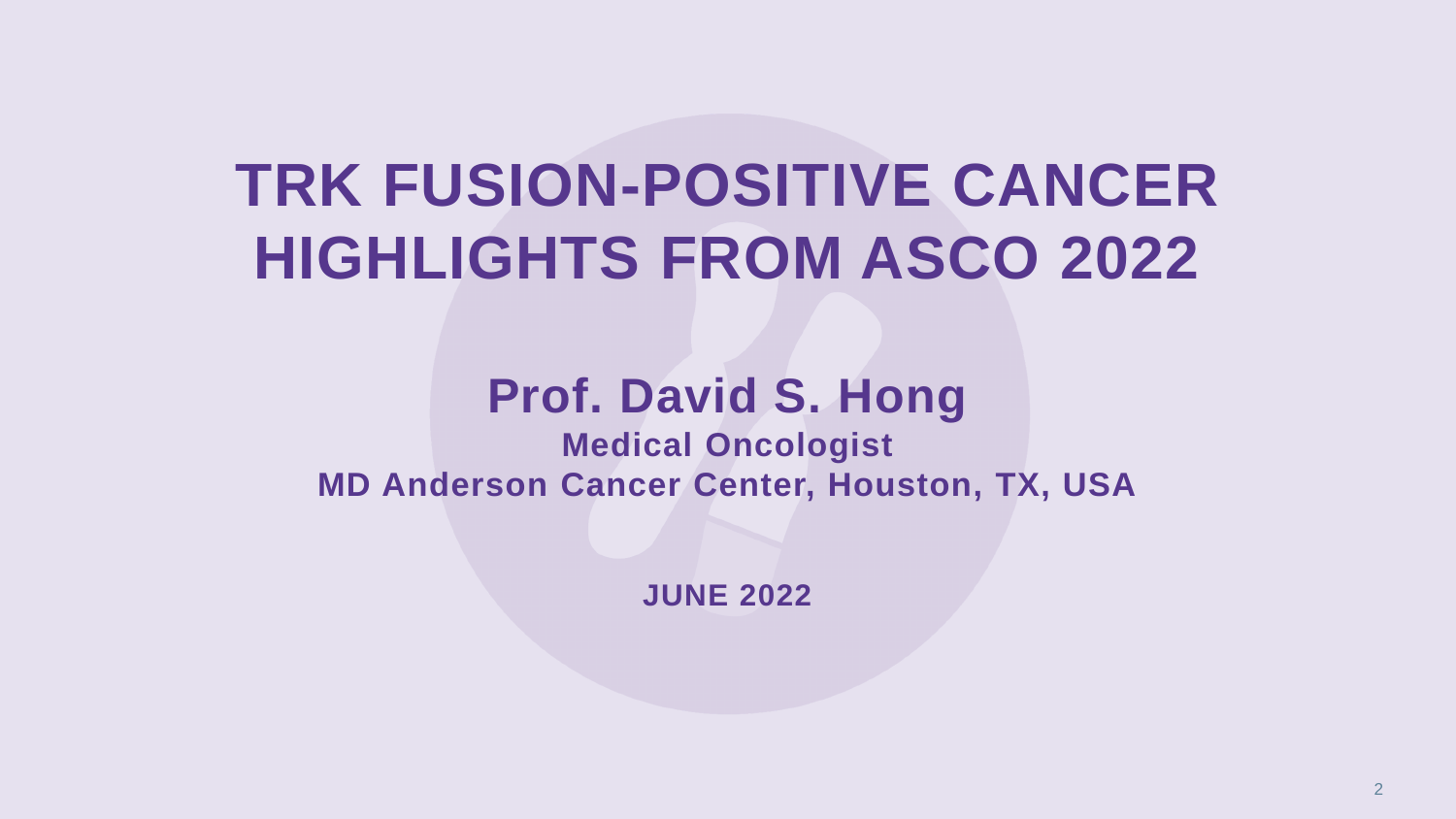# **DISCLOSURES**



**Please note:** Views expressed within this presentation are the personal opinions of the author. They do not necessarily represent the views of the author's academic institution or the rest of NTRK CONNECT group.

This content is supported by an independent educational grant from Bayer.

#### **Disclosures: Prof. David S. Hong** has received honoraria from the following:

- *Research/Grant Funding :* AbbVie, Adaptimmune, Adlai-Nortye, Amgen, AstraZeneca, Bayer, Bristol-Myers Squibb, Daiichi-Sankyo, Deciphera, Eisai, Endeavor, Erasca, Roche, Fate Therapeutics, Genentech, Genmab, Ignyta, Infinity, Kite, Kyowa Kirin, Eli Lilly, LOXO, Merck, Medimmune, Mirati, Mologen, Navier, NCI-CTEP, Novartis, Numab, Pfizer, Pyramid Bio, SeaGen, Takeda, TCR2, Teckro, Turning Point Therapeutics, VM Oncology
- *Consulting, Speaker, or Advisory Role:* Abbvie, Adaptimmune, Alpha Insights, Acuta, Alkermes, Amgen, Aumbiosciences, Axiom, Baxter, Bayer, Boxer Capital, BridgeBio, COR2ed, COG, Cowen, Ecor1, Gennao Bio, Genentech, Gilead, GLG, Group H, Guidepoint, HCW Precision, Immunogen, Infinity, Janssen, Liberium, MedaCorp, Medscape, Numab, Oncologia Brasil, Pfizer, Pharma Intelligence, POET Congress, Prime Oncology, RAIN, SeaGen, ST Cube, Takeda, Tavistock, Trieza Therapeutics, Turning Point Therapeutics, WebMD, YingLing Pharma, Ziopharm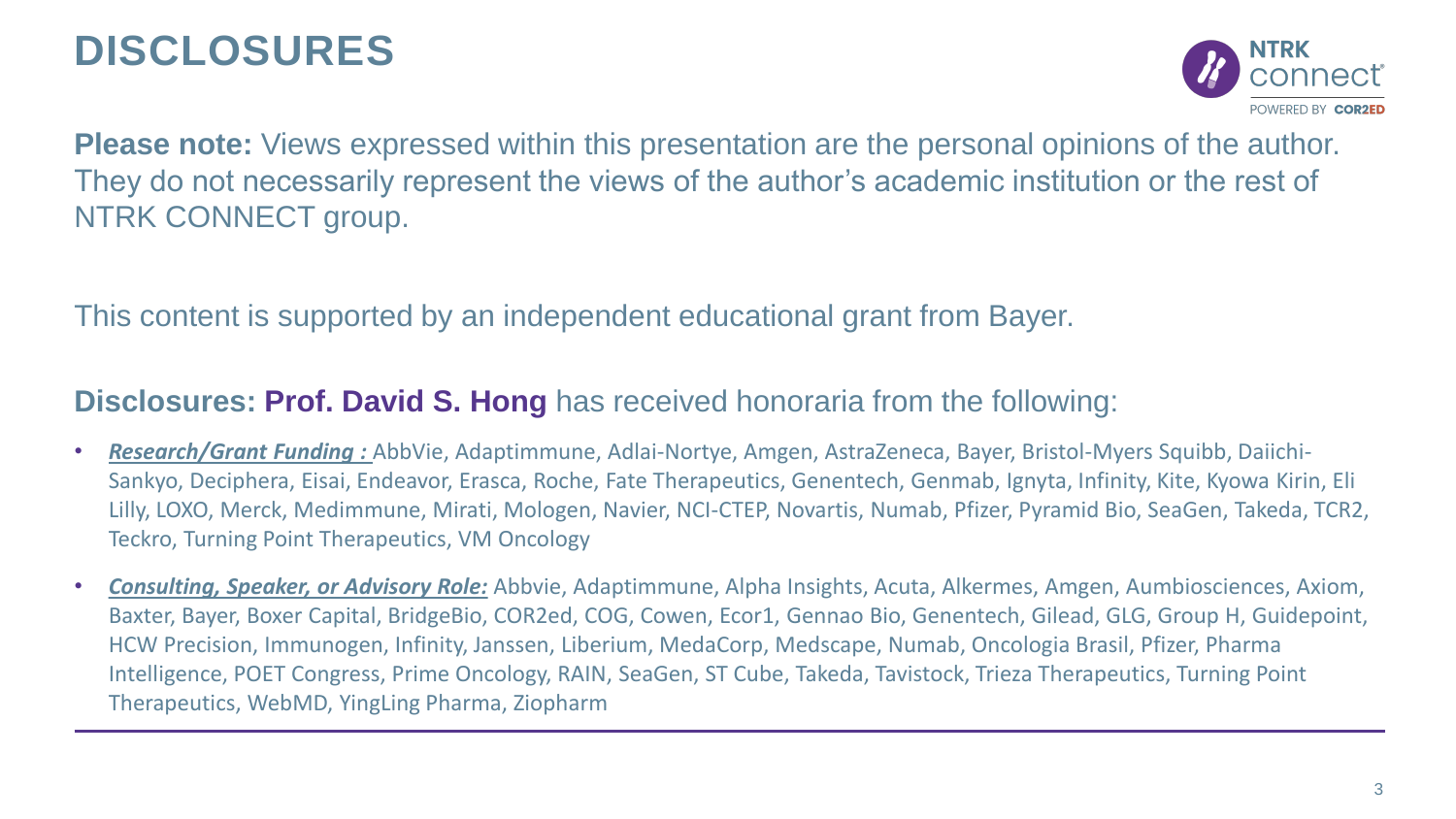# **SELECTED ABSTRACTS FROM ASCO 2022**



- Updated clinical efficacy and safety data from the currently approved first-generation TRK inhibitors:
	- **larotrectinib**: Long-term efficacy and safety of larotrectinib in a pooled analysis of patients with tropomyosin receptor kinase fusion cancer. Presented by *Drilon A.E. et al.*
	- **entrectinib**: Updated analysis of the efficacy and safety of entrectinib in patients with locally advanced/metastatic *NTRK* fusion-positive solid tumors. Presented by *Krzakowski M.J. et al.*
- Preliminary and promising clinical evidence for a next-generation TRK inhibitor:
	- **ICP-723**: Safety, pharmacokinetics, and clinical efficacy of ICP-723, a highly selective next-generation pan-TRK inhibitor, in patients with solid tumor. Presented by *Wei XL. et al.*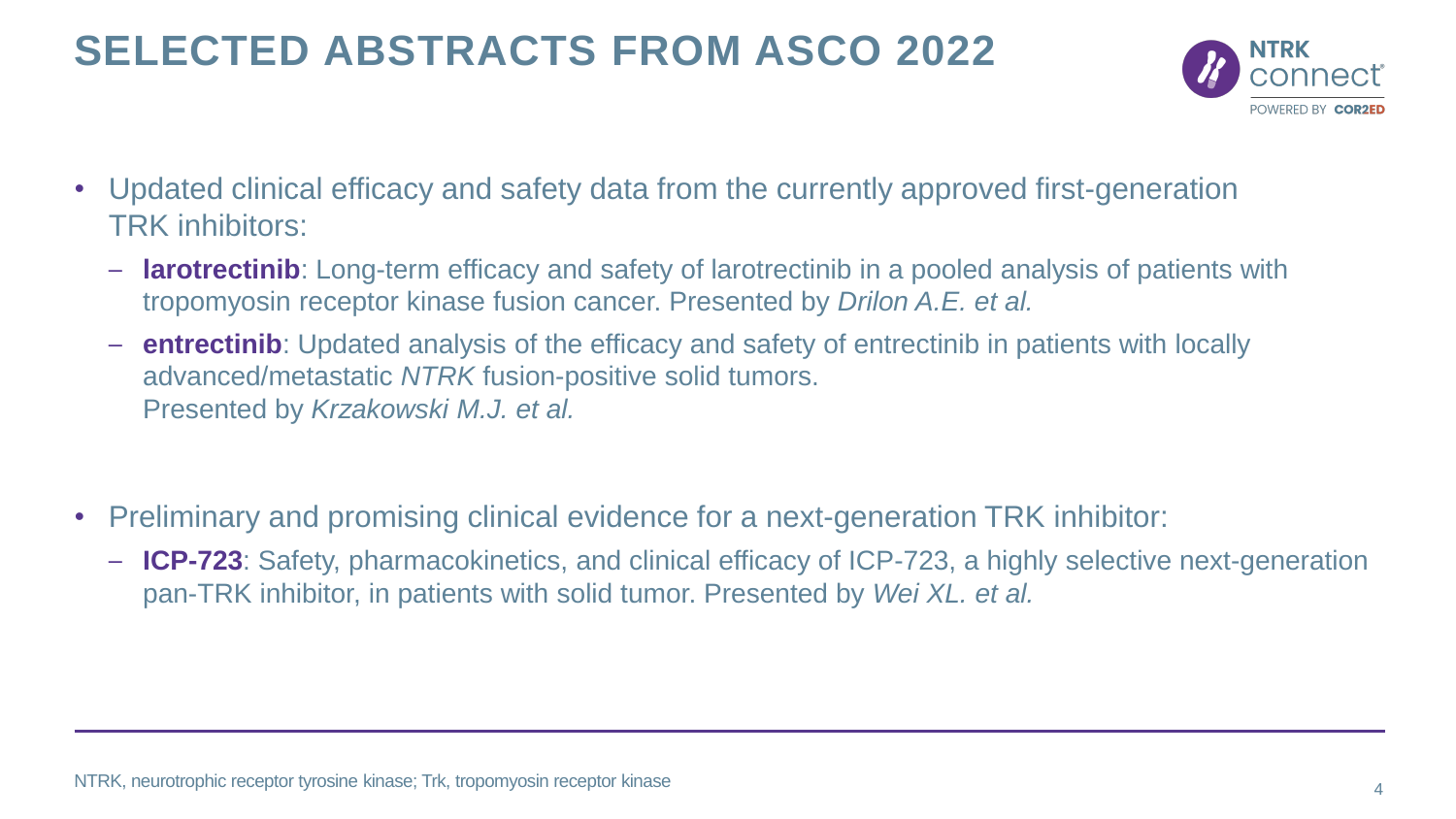**LONG-TERM EFFICACY AND SAFETY OF LAROTRECTINIB IN A POOLED ANALYSIS OF PATIENTS WITH TROPOMYOSIN RECEPTOR KINASE (TRK) FUSION CANCER**

> **Drilon AE, et al. ASCO 2022. Abstract #3100. Poster presentation**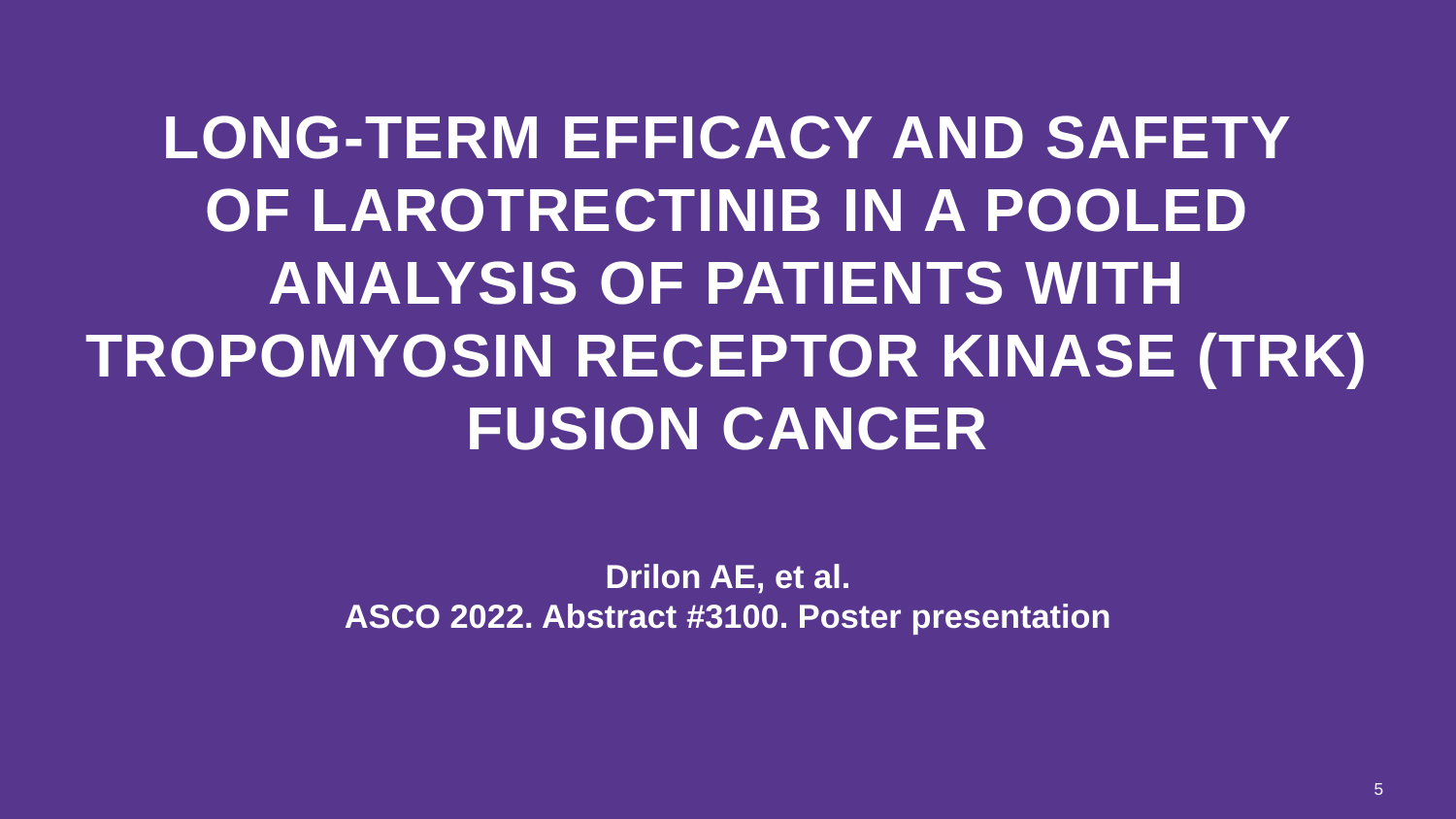# **BACKGROUND**



**larotrectinib = first-in-class, highly selective, CNS-active TRK inhibitor approved to treat adult and paediatric patients with TRK fusion cancer**



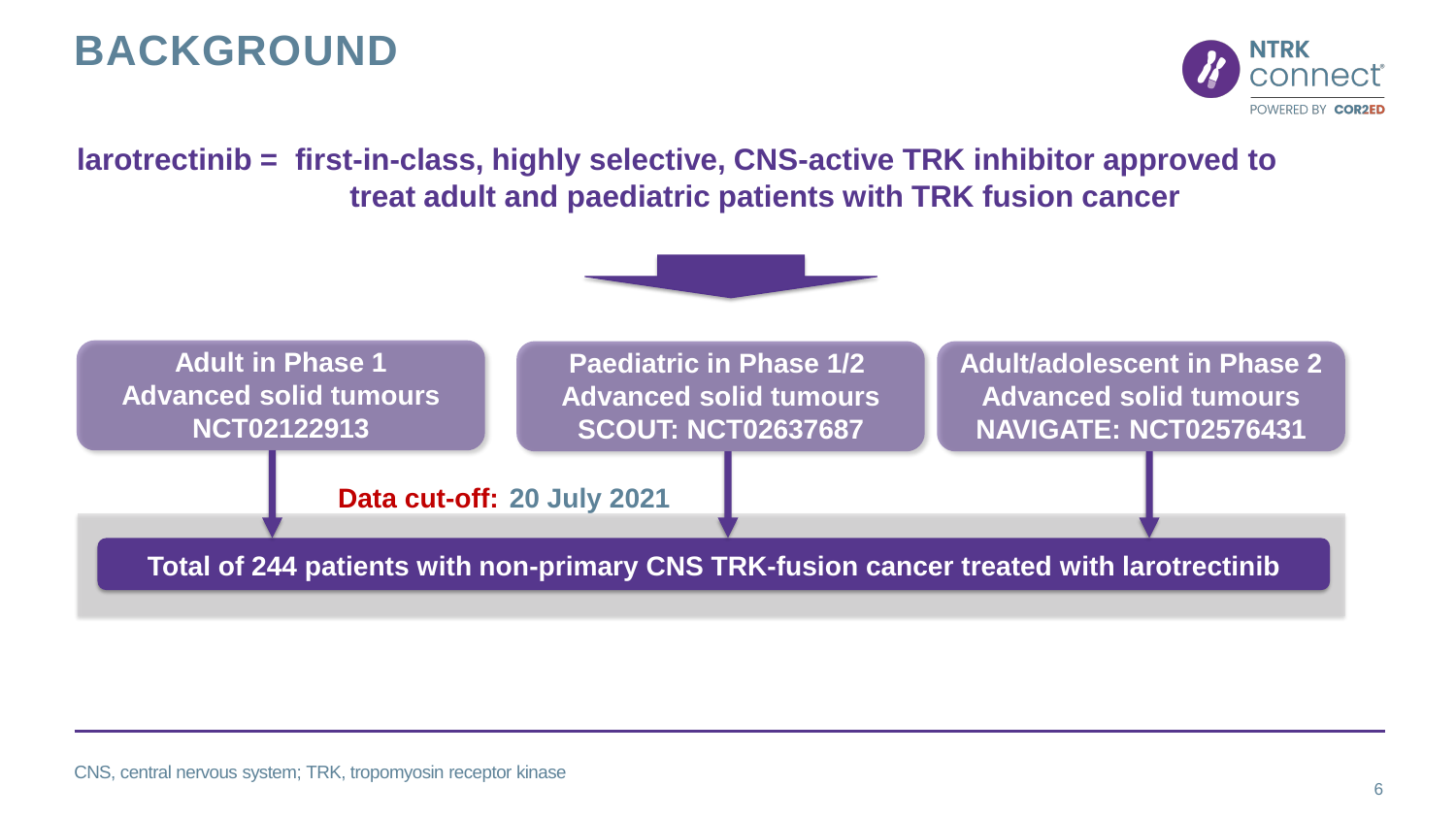# **INTEGRATED DATASET: VARIOUS TUMOUR TYPES TREATED WITH LAROTRECTINIB WITH HIGH ORR**



### **PATIENT POPULATION BY**



### **EFFICACY ASSESSMENTS**

|                                | <b>Integrated dataset</b> |  |  |  |
|--------------------------------|---------------------------|--|--|--|
| Evaluable patients, n          | 244                       |  |  |  |
| ORR, % (95% CI)                | 69 (63-75)                |  |  |  |
| Best response, n (%)           |                           |  |  |  |
| Complete response              | 51(21)                    |  |  |  |
| Pathological complete response | 13(5)                     |  |  |  |
| Partial response               | 104(43)                   |  |  |  |
| Stable disease                 | 41 (17)                   |  |  |  |
| Progressive disease            | 20(8)                     |  |  |  |
| Not determined <sup>b</sup>    | 15 (6)                    |  |  |  |

**b** Patients who discontinued study drug without evaluable post-baseline assessments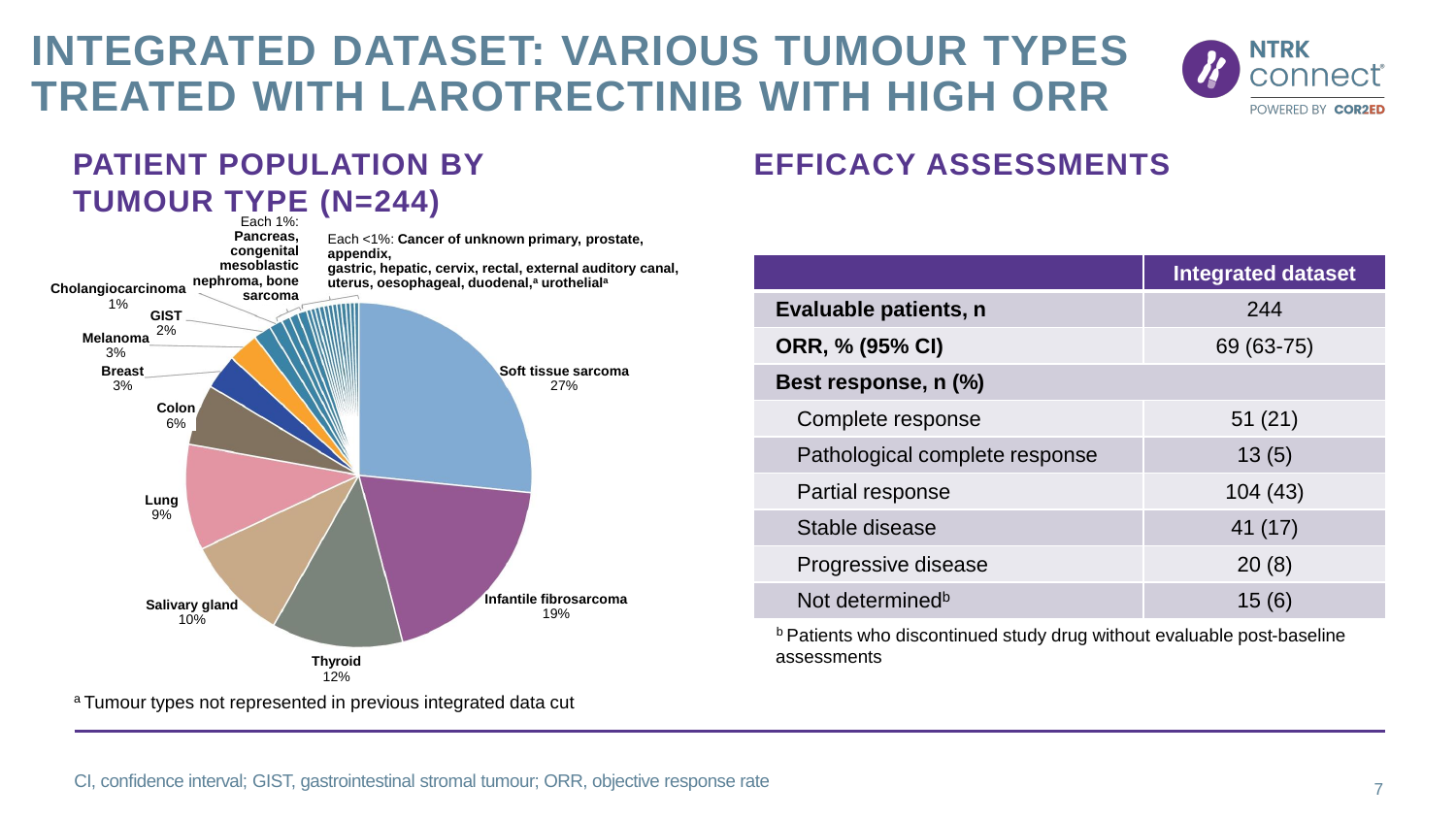## **EFFICACY: DoR, PFS, AND OS IN PATIENTS WITH TRK FUSION CANCER**





CI, confidence interval; DoR, duration of response; NE, not estimable; NR, not reached; OS, overall survival; PFS, progression-free survival; TRK, tropomyosin receptor kinase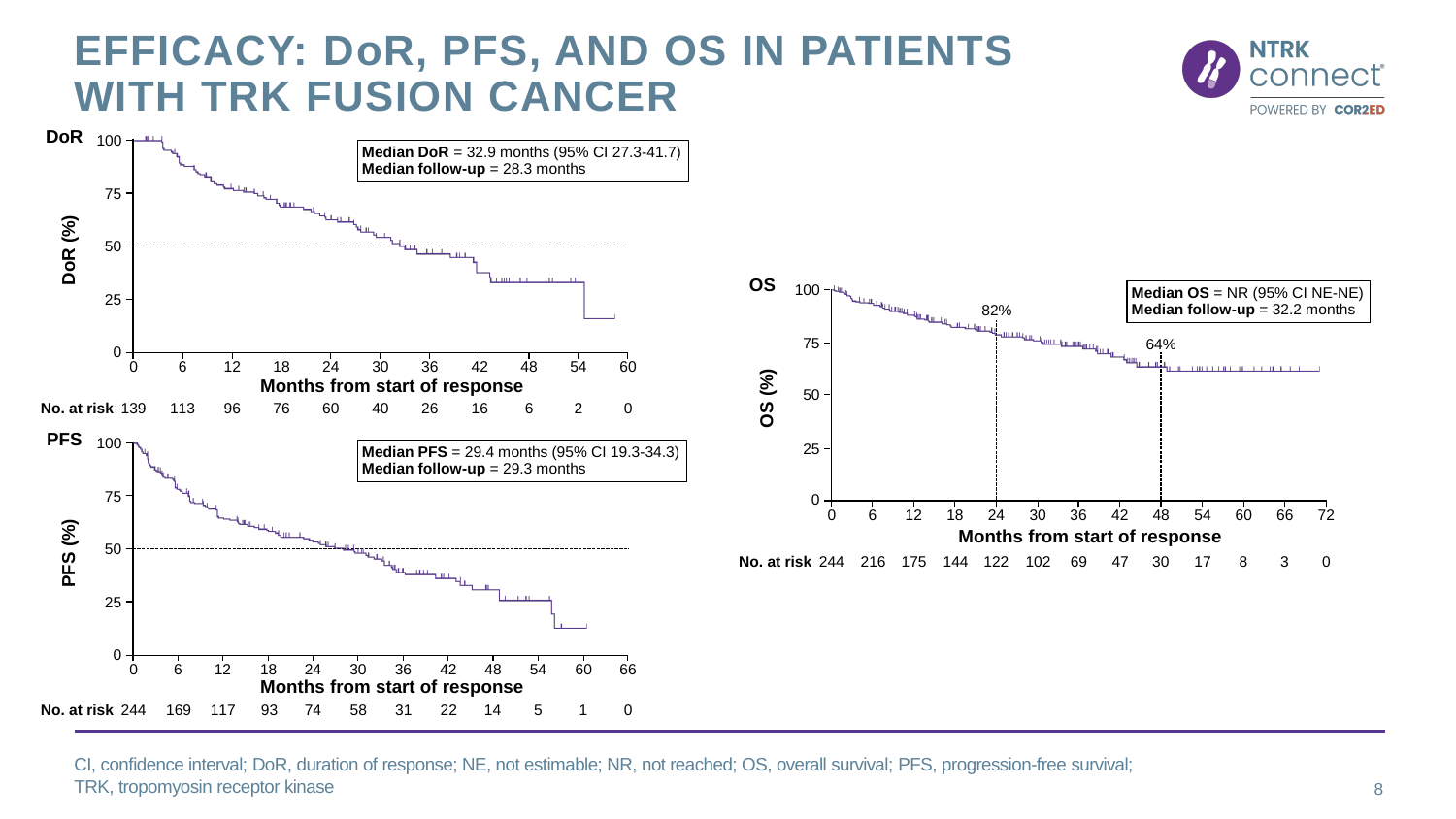# **SAFETY: NO NEW SIGNAL IDENTIFIED**



AE, adverse event; TEAE, treatment-emergent adverse event; TRAE, treatment-related adverse event

**NTRK**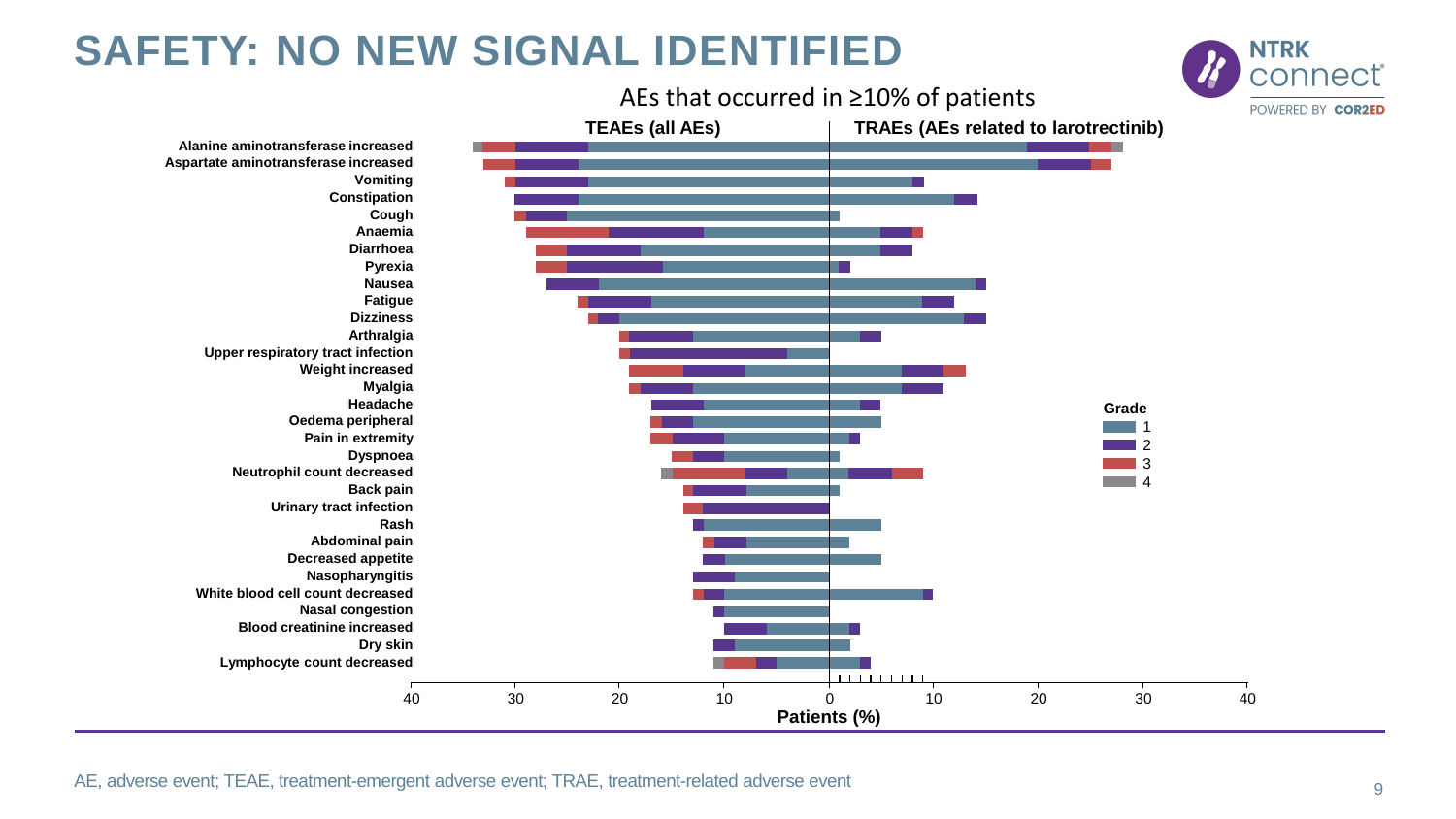**UPDATED ANALYSIS OF THE EFFICACY AND SAFETY OF ENTRECTINIB IN PATIENTS WITH LOCALLY ADVANCED/METASTATIC** *NTRK* **FUSION-POSITIVE SOLID TUMORS**

> **Krzakowski MJ, et al. ASCO 2022. Abstract #3099. Poster presentation**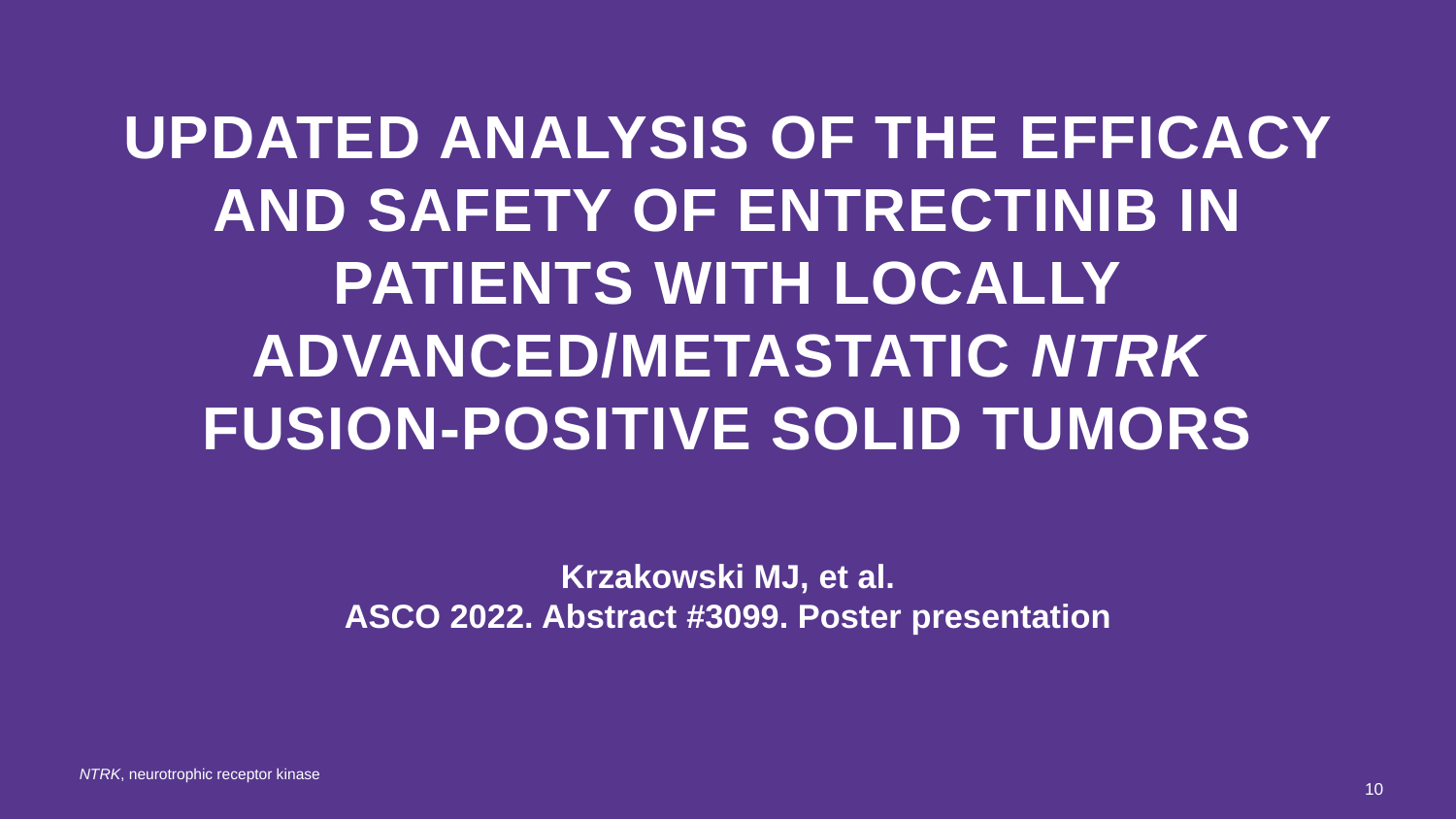## **BACKGROUND**



#### **entrectinib = CNS-active, potent inhibitor of TRK, ROS1 and ALK tyrosine kinase**

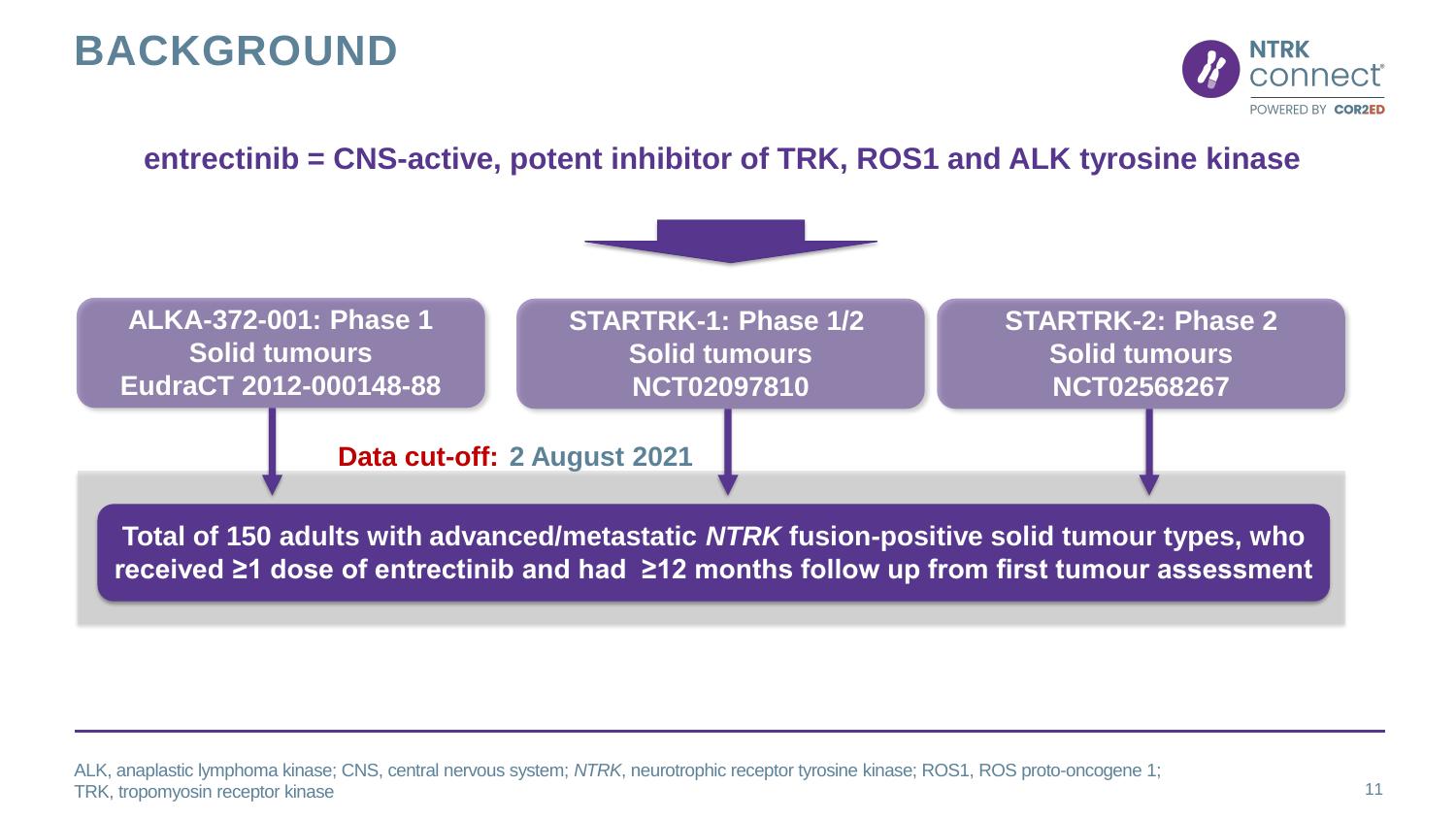# **PATIENT CHARACTERISTICS AND KEY EFFICACY RESULTS**



- **Patient characteristics:** 
	- 150 patients with 17 different *NTRK* fusion-positive tumours types
	- Median survival follow-up: 30.6 months
- **Efficacy:**
	- Time-to-event endpoints
		- Median DoR was **20.0 months** (Table)
		- Median PFS was **13.8 months** and median OS was **37.1 months** (Table)

| <b>Parameter</b>                                                                                                                                                                                                                                      | <b>Efficacy population</b><br>$(N=150)$                                                      | <b>Baseline CNS metsally</b><br>$(n=31)$                                    | No baseline CNS mets <sup>a</sup><br>$(n=119)$                                             |
|-------------------------------------------------------------------------------------------------------------------------------------------------------------------------------------------------------------------------------------------------------|----------------------------------------------------------------------------------------------|-----------------------------------------------------------------------------|--------------------------------------------------------------------------------------------|
| <b>ORR</b> <sup>b</sup> , n $\left(\% \right)$ [95% CI]<br>Complete response, n (%)<br>Partial response, n (%)<br>Stable disease, n (%)<br>Progressive disease, n (%)<br>Non-CR / non-PD, $n$ $(\%)$<br>Missing / unevaluable <sup>c</sup> , n $(\%)$ | $92(61.3)[53.1-69.2]$<br>25(16.7)<br>67 (44.7)<br>15(10.0)<br>18(12.0)<br>7(4.7)<br>18(12.0) | 19 (61.3) [42.2-78.2]<br>2(6.5)<br>17(54.8)<br>4(12.9)<br>2(6.5)<br>6(19.4) | 73 (61.3) [52.0-70.1]<br>23(19.3)<br>50(42.0)<br>11(9.2)<br>16(13.4)<br>7(5.9)<br>12(10.1) |
| <b>Median DoR</b> <sup>b</sup> , months $[95\% \text{ Cl}]$                                                                                                                                                                                           | 20.0 [13.2-31.1]                                                                             | 17.2 [9.0-33.3]                                                             | 20.0 [14.8-NE]                                                                             |
| Median PFS <sup>b</sup> , months [95% CI)                                                                                                                                                                                                             | 13.8 [10.1-20.0]                                                                             | 11.7 [4.9-30.3]                                                             | 13.8 [10.2-20.4]                                                                           |
| <b>Median OS, months [95% CI)</b>                                                                                                                                                                                                                     | 37.1 [27.2-NE]                                                                               | 20.0 [7.9-NE]                                                               | 40.5 [30.4-NE]                                                                             |

a CNS metastases status at baseline per investigator. <sup>b</sup> Assessed by BICR per RECIST v1.1. <sup>c</sup> Includes patients with unevaluable on-study scans or those who discontinued treatment prior to obtaining adequate scans to evaluate or confirm response

BICR, blinded independent central review; CI, confidence interval; CNS, central nervous system; CR, complete response; DoR, duration of response; mets, metastases; NE, not estimable; NTRK, neurotrophic receptor tyrosine kinase; ORR, objective response rate; OS, overall survival; PD, progressive disease; PFS, progression-free survival; RECIST, Response Evaluation Criteria in Solid Tumours

#### **Overall efficacy**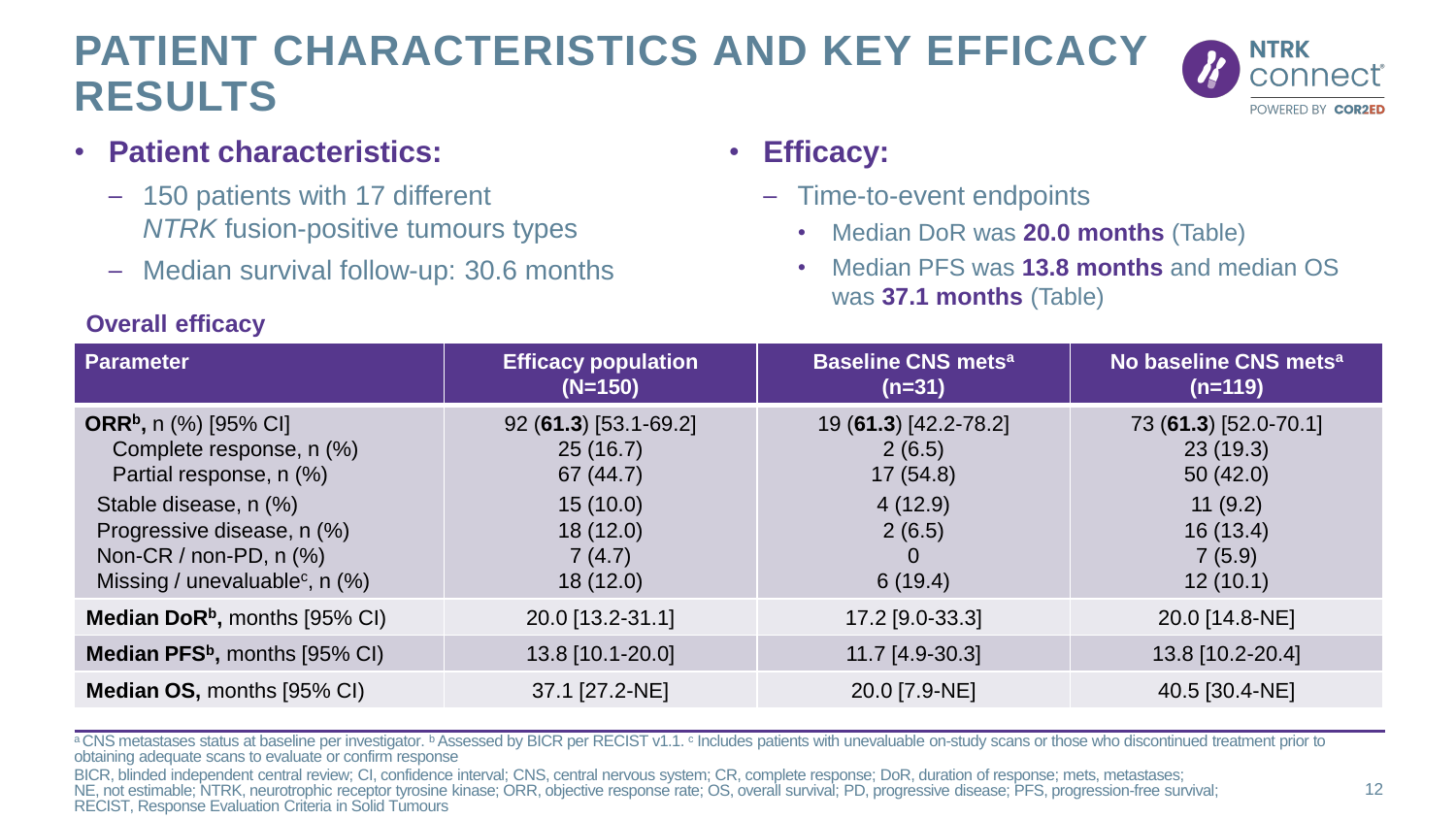# **SAFETY: NO NEW SIGNAL IDENTIFIED**



#### • **Safety:**

- $-$  Safety analysis set  $= 235$  patients
- Median dose intensity: 93.7% (range 11.8-106.1)
- TRAEs:
	- Mostly grade 1/2
	- Most frequent: dysgeusia (36.6%), diarrhoea (29.8%), weight increase (28.5%)
	- Led to dose interruption: 32.8%
	- Led to dose reduction: 24.3%
	- Led to dose discontinuation: 7.2%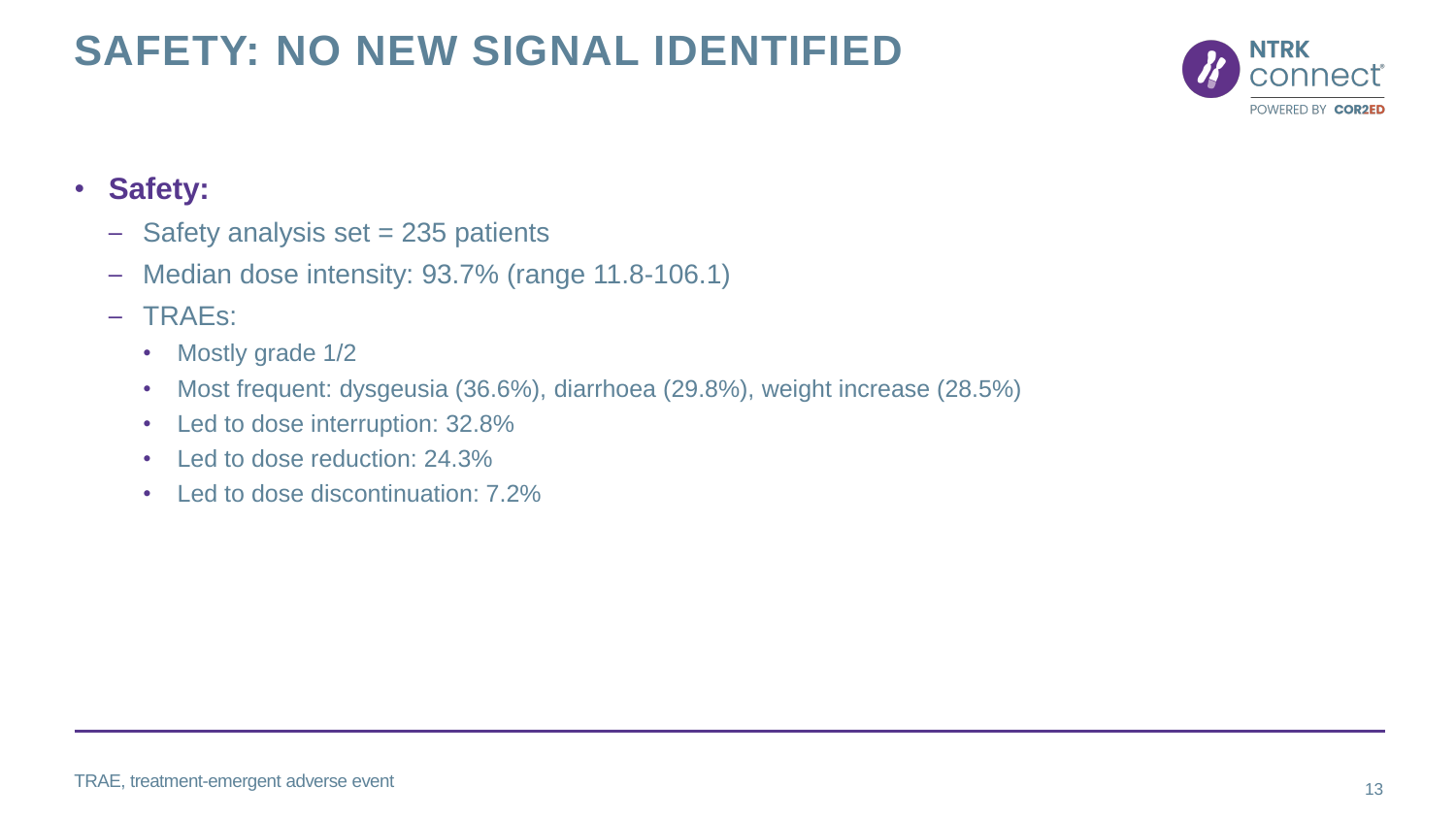# **SAFETY, PHARMACOKINETICS, AND CLINICAL EFFICACY OF ICP-723, A HIGHLY SELECTIVE NEXT-GENERATION PAN-TRK INHIBITOR, IN PATIENTS WITH SOLID TUMOR**

### **Wei XL, et al. ASCO 2022. Abstract #3106. Poster presentation**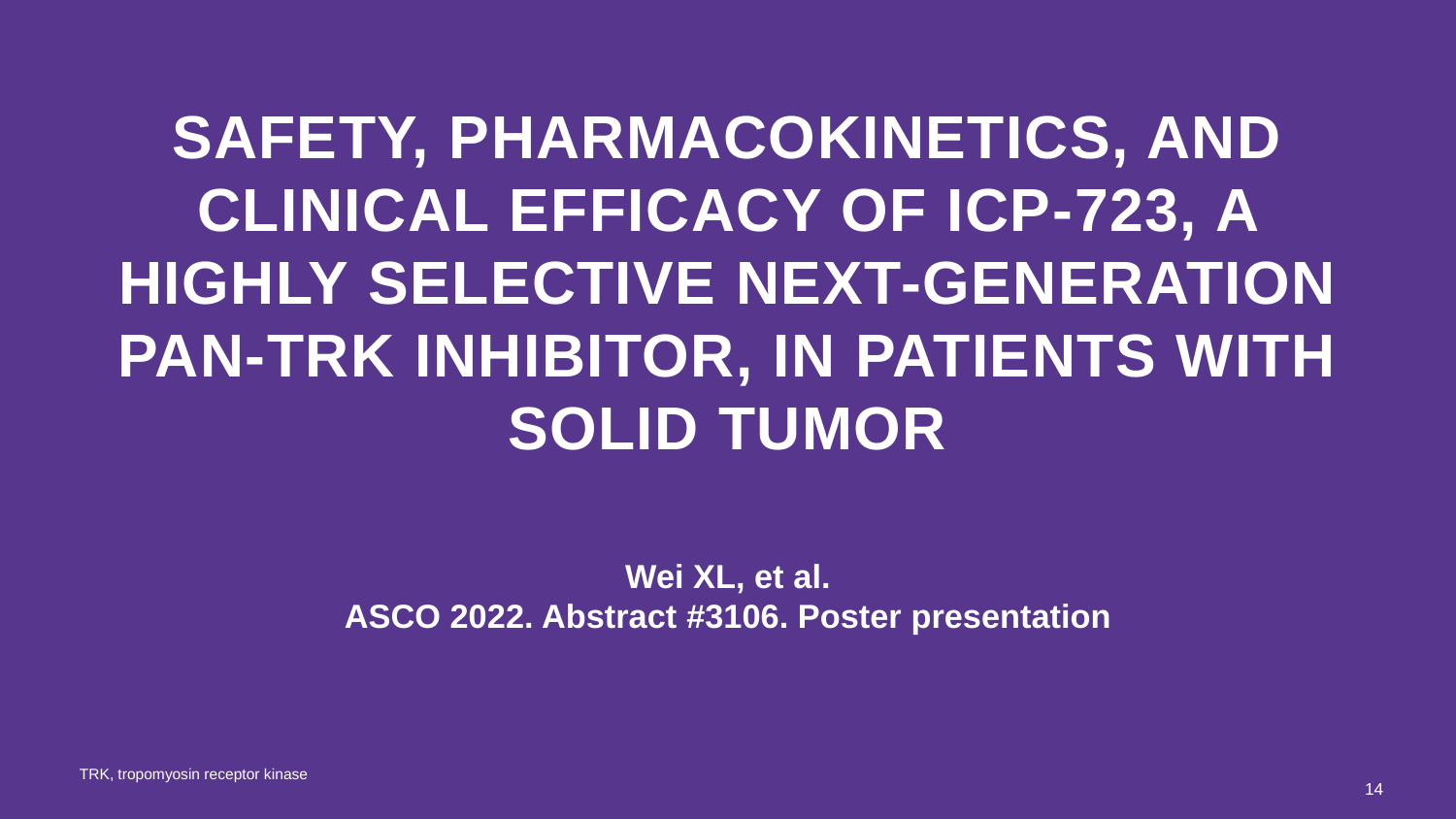# **ICP-723 IS A POTENT NEXT-GENERATION TRK INHIBITOR**



- **Mechanism of action**:
	- Potent inhibitor of wild-type TRKA/B/C
	- Highly active against resistant mutations (G595R, F589L or G667C/A/S)

- **Clinical development status:**
	- First-in-human trial ongoing (first patient enrolled in September 2020) to evaluate the safety, tolerability, PK and preliminary efficacy of ICP-723 (NCT04685226)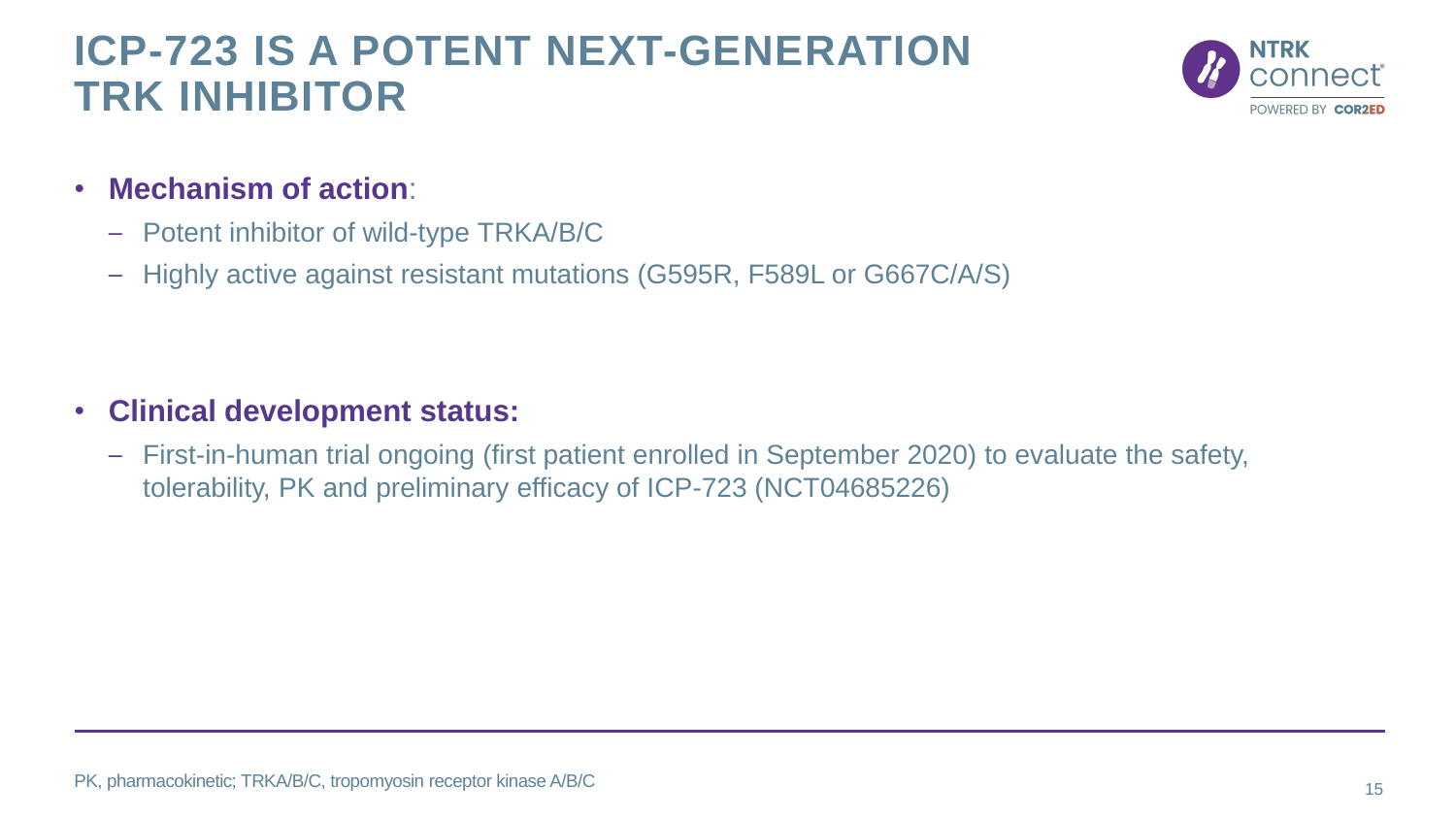## **STUDY DESIGN**



#### **A multicentre, open-label, non-randomised, phase 1/2 clinical trial of ICP-723 in the treatment of advanced solid tumours**

#### **Phase 1:**

- Dose escalation study with 28-day continuous dosing
- Objective: evaluate safety, tolerability and PK of ICP-723 in advanced solid tumours

#### **Phase 2:**

• Objective: Preliminary evaluation of the clinical efficacy in *NTRK* treatment naïve patient

#### **Cut off date:** 11 February 2022

 $\rightarrow$  17 patients in phase 1 dose escalation treated with ICP-723 at dose levels from 1 mg QD to 8 mg QD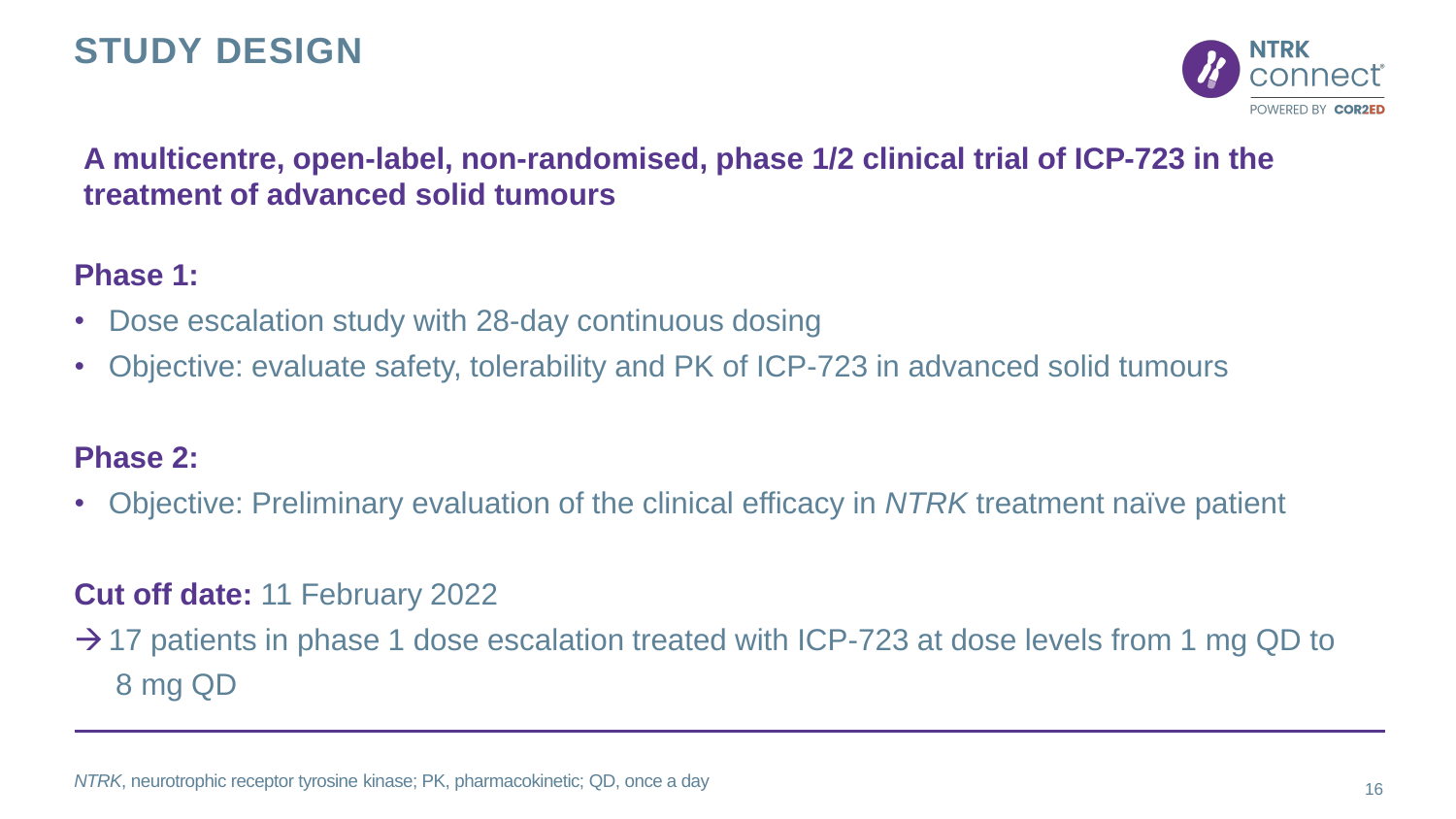# **RESULTS: SAFETY, PK AND EFFICACY**



#### • **Safety**

- DLT has not been observed in the six dose groups (1, 2, 3, 4, 6 and 8 mg)
- Most treatment-related adverse events (TRAEs) were Grade 1-2
- Grade 3 TRAEs were reported in three patients. No Grade 4 or Grade 5 TRAEs were observed
- The most common TRAEs (>20%) were asthenia, increased ALT, increased AST and anaemia
- Grade 3 TRAEs were increased ALT, increased AST, increased CPK, neutrophil count decreased and pain

#### • **Pharmacokinetic (PK) analysis**

- The plasma concentrations of ICP-723 over time on day 1 and day 15 are shown in the figure below
- Plasma exposure to ICP-723 increased in a dose proportional manner across the dosage levels



#### • **Efficacy**

- Among the six patients with *NTRK* fusion, the ORR was 66.7% (four PR), the DCR was 100% (Table). There was no response in patients without *NTRK* fusion, but there were SD patients
	- All the *NTRK* fusion positive patients treated with ICP-723 at dose levels of 4 mg and above (n=4) responded to the treatment (ORR: 100%)
- Among the four PR patients, the remission depth gradually deepened with higher dose
- All patients who achieved shrunk SD or above have maintained sustained responses to the date of data cut-off
- One patient achieved PR with the target brain lesion shrunk from 10 mm to 3 mm with 5 months DoR to date. The signal of oedema region markedly reduced after treatment

#### • **Efficacy assessment in** *NTRK* **fusion (+) patients**

|                                     | <b>Total</b><br>$(N=16^a)$ | <b>NTRK</b> fusion<br>$(+)$ (N=6) | <b>NTRK fusion (-)</b><br>$(N=6)$ |
|-------------------------------------|----------------------------|-----------------------------------|-----------------------------------|
| ORR (CR+PR+uPR), n (%) <sup>b</sup> | 4(25.0)                    | 4(66.7)                           | 0(0.0)                            |
| DCR (CR+PR+uPR+SD), n (%)           | 11(68.8)                   | 6(100.0)                          | 4(80.0)                           |
| <b>BOR, n (%)</b>                   |                            |                                   |                                   |
| <b>CR</b>                           | 0(0.0)                     | 0(0.0)                            | 0(0.0)                            |
| PR                                  | 3(18.8)                    | 3(50.0)                           | 0(0.0)                            |
| uPR                                 | 1(6.3)                     | 1(16.7)                           | 0(0.0)                            |
| <b>SD</b>                           | 7(43.8)                    | 2(33.3)                           | 4(80.0)                           |
| <b>PD</b>                           | 5(31.3)                    | 0(0.0)                            | 1(20.0)                           |
| <b>NE</b>                           | 0(0.0)                     | 0(0.0)                            | 0(0.0)                            |

<sup>a</sup> There was one patient non-evaluable for efficacy analysis, for whom tumour scan not performed. b The ORR will be 80% (four PR out of five patients) if excluding the patient who was considered not being able to form RNA fusion. All the NTRK fusion positive patients treated with ICP-723 at dose levels of 4 mg and above responded to the treatment (ORR: 100%)

ALT, alanine aminotransferase; AST, aspartate aminotransferase; BOR, best overall response; C, cycle; CPK, creatine phosphokinase; CR, complete response; D, day; DCR, disease control rate; DLT, dose-limiting toxicity; DoR, duration of response; hr, hour; NE, non evaluable; NTRK, neurotrophic receptor tyrosine kinase; ORR, objective response rate; PD, progressive disease; PR, partial response; uPR, unconfirmed partial response; SD, stable disease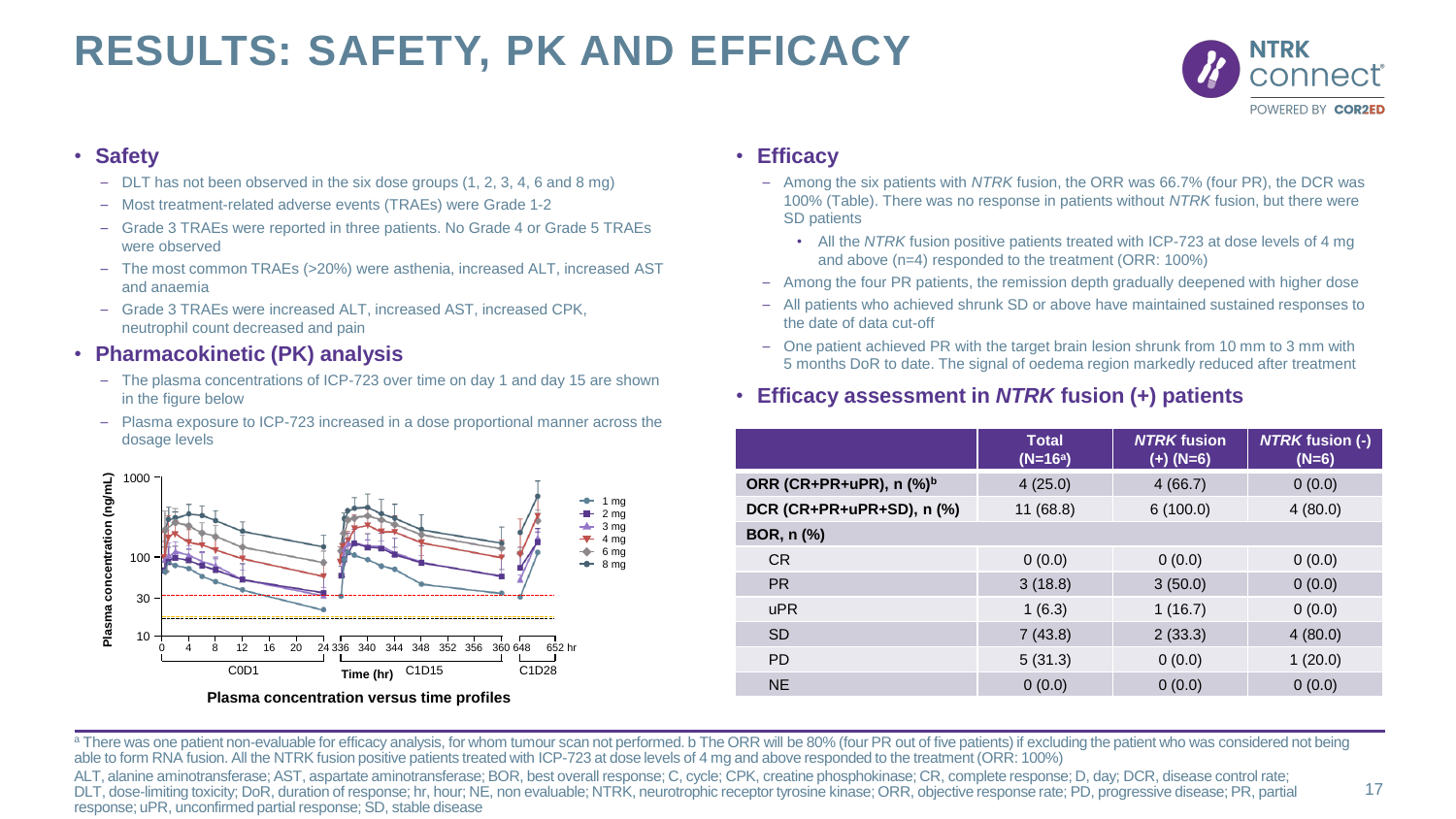# **CONCLUSIONS**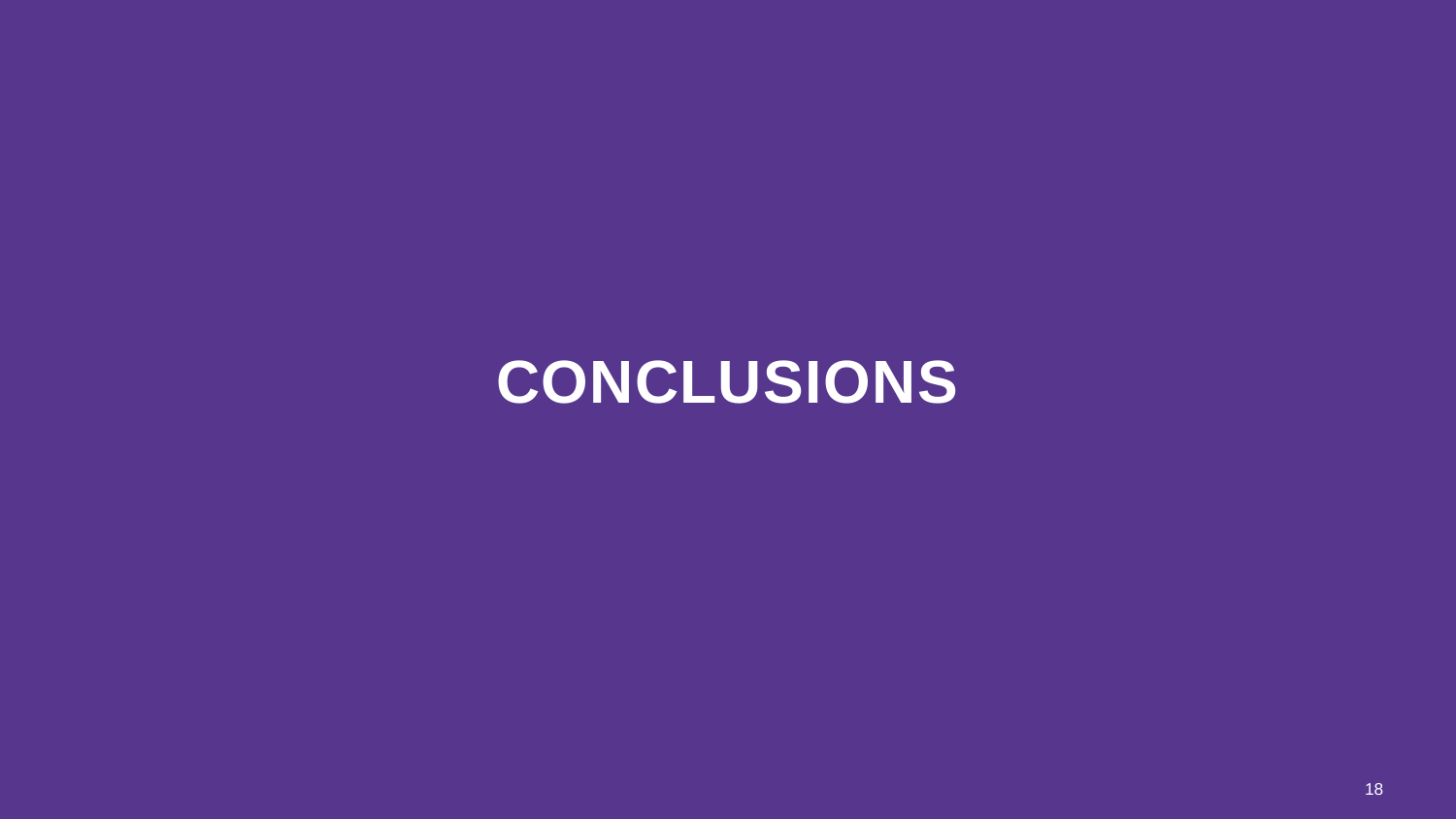# **CONCLUSIONS**



### • **First generation TRK inhibitors:**

- larotrectinib and entrectinib demonstrate a robust clinical efficacy with a manageable safety profile in various solid tumour types
- larotrectinib and entrectinib show a high survival benefit (PFS and OS) and high response rate with long durability in patients with *NTRK* fusion-positive solid tumours

#### • **Next generation TRK inhibitors:**

- Are required to overcome the resistance mechanisms seen with larotrectinib and entrectinib
- ICP-723 could be an effective and well-tolerated second-generation TRK inhibitor
	- Phase 2 investigation is ongoing with *NTRK* fusion positive patients, including those who developed acquired resistance to first-generation TRK inhibitor

#### • **Testing is critical in order to find patients:**

– Presence of *NTRK* gene fusions must be tested for in order to identify patients who can benefit from larotrectinib and entrectinib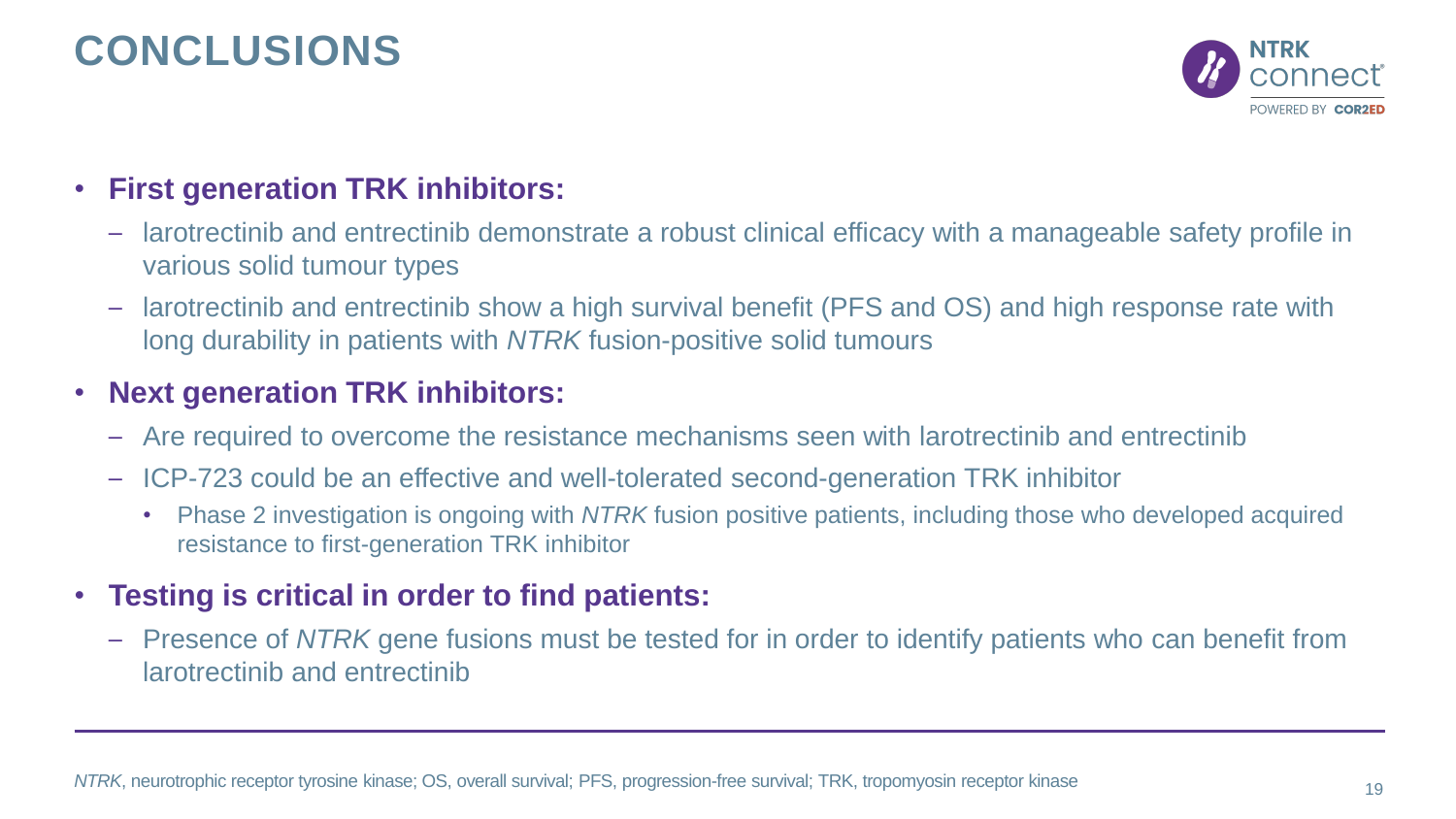# **REACH NTRK CONNECT VIA TWITTER, LINKEDIN, VIMEO & EMAIL OR VISIT THE GROUP'S WEBSITE <https://ntrkconnect.cor2ed.com/>**







**[NTRK CONNECT](https://vimeo.com/channels/1504488)**



Email **Iain.murdoch [@cor2ed.com](mailto:Iain.murdoch@cor2ed.com)**